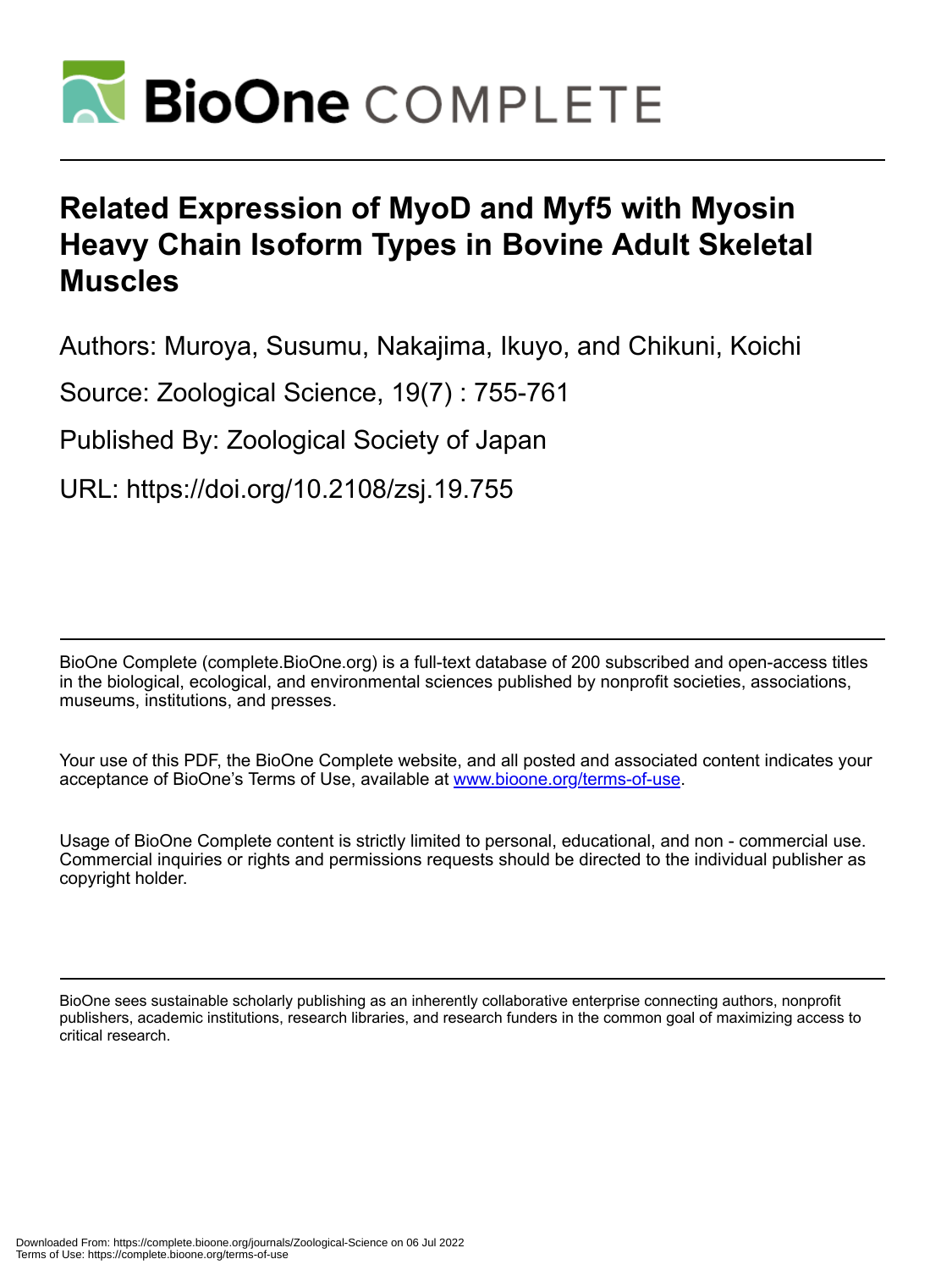# **Related Expression of MyoD and Myf5 with Myosin Heavy Chain Isoform Types in Bovine Adult Skeletal Muscles**

Susumu Muroya\*, Ikuyo Nakajima and Koichi Chikuni

*Department of Animal Products, National Institute of Livestock and Grassland Science, Tsukuba Norin-Kenkyu-Danchi, P. O. Box 5, Ibaraki 305-0901, Japan*

**ABSTRACT**—Skeletal muscles are characterized as fast and slow muscles, according to the expression pattern of myosin heavy chain (MyHC) isoforms in the muscle fibers. To investigate the relationships between MyHC isoforms and myogenic regulatory factors (MRFs) including MyoD, Myf5, myogenin, and MRF4 in adult skeletal muscles, expressions of these MRFs in the ten muscles of three cows were analyzed by a semi-quantitative RT-PCR. The results showed that MyoD expression was significantly lower in the lingual muscles (TN), masseter (MS) and diaphragm (DP), which lack MyHC-2x (fast glycolytic) expression and abound with MyHC-slow (slow oxidative) and/or MyHC-2a (fast oxidative), than it was in the pectoralis (PP), psoas major (PM), longissimus thoracis (LT), spinnalis (SP), semitendinosus (ST), semimembranosus (SM), and biceps femoris (BF). In contrast, the Myf5 expression in TN, MS, and DP was significantly higher than in PM, LT, ST, SM, and BF. No significant difference was observed in myogenin and MRF4 expression among the muscles tested. The results suggest that MyoD and Myf5 influence the MyHC isoform expression, although the effects are not decisive in specifying the phenotypes of adult muscles.

**Key words:** adult muscle, fiber type, Myf5, MyoD, myosin heavy chain isoform

#### **INTRODUCTION**

Skeletal muscles can be characterized as functionally distinct fast and slow muscles. Their properties are attributed to the composition of the slow and fast muscle type fibers in individual muscles. The slow and fast muscle fibers contract at characteristic rates dependent principally on the type of myosin heavy chain (MyHC) they express (Schiaffino and Reggiani, 1996). Type I, or slow oxidative, fibers are responsible for the sustained contraction of muscle and employ MyHC slow/β isoform (MyHC-slow), which has a low actin-dependent ATPase activity.

In contrast, fast muscle fibers are recruited for progressively more forceful movements. Adult fast fibers are further classified into four types, according to the type of fast MyHC isoforms they express (Schiaffino and Reggiani, 1996). To date, three fast MyHC genes have been found to have distinct contract rates. The fast oxidative IIA, faster IIX (or IID), and the fastest glycolytic IIB fibers employ MyHC-2a, -2x (or -2d) and -2b genes, respectively. Type IIC fibers express MyHC-slow and -2a in various proportions (Pette and Staron, 1990). In addition to MyHC isoforms, the different

\* Corresponding author: Tel. +81-298-38-8686; FAX. +81-298-38-8683. E-mail: muros@affrc.go.jp types of fibers employ distinct isoforms of other contractile proteins, such as myosin light chains (MyLC) and troponins that are generated by separate genes and/or by mRNA splicing (Schiaffino and Reggiani, 1996).

Muscle fiber specification becomes established from the perinatal stage by hormones (Buckingham, 1992; Muscat *et al*., 1995) and partially by cell lineage (Stockdale, 1997; Wigmore and Dunglison, 1998). In the muscles of adult mammals, muscle fibers can be additionally converted by neuronal stimuli (Stockdale, 1997; Wigmore and Dunglison, 1998). Thus, diversity in the composition of contractile proteins among adult skeletal muscles is established as animals mature (Pette and Staron, 1990).

In the regulation of muscle fiber type, myogenic regulatory factors (MRFs) can mediate extrinsic signals as a direct regulator. Originally these basic helix-loop-helix transcription factors were reported to play essential roles in myogenic cell determination and gene activation in muscle development (Arnold and Braun, 2000). Even in a steady state without extrinsic stimuli, the selective accumulation of MyoD and myogenin transcripts is maintained in the fast and slow muscle fibers, respectively, of adult animals (Hughes *et al*., 1993; Voytik *et al*., 1993; Kraus and Pette, 1997). MyoD knockout mice showed a shift of MyHC isoform expression toward a slower phenotype (Hughes *et al*., 1997) and a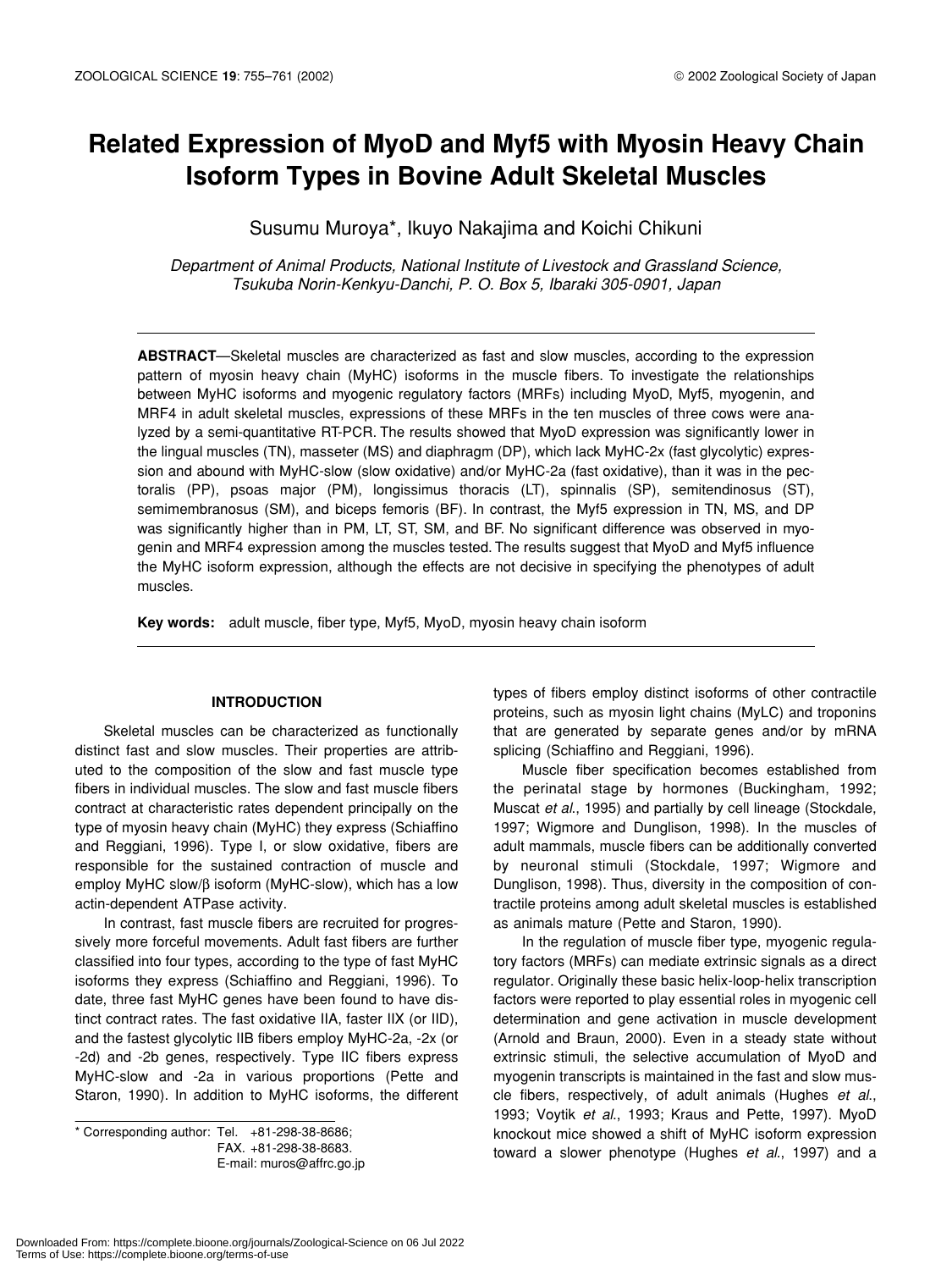change of the Ca2+ sensitivity of muscle fibers (Metzger *et al*., 1995). Moreover, MyoD gene expression increases when the specific expression of fast MyHC genes increases in slow soleus muscle as a result of thyroid hormone (T3) treatment (Hughes *et al*., 1993). In addition, the T3-responsive region has been found in the upstream region of MyoD gene (Downes *et al*., 1993), but not in that of MyHC-2b gene, suggesting the control of this fiber type by T3 via MyoD regulation. On the other hand, cross-reinnervation of soleus with a fast nerve results in decreased myogenin transcripts in regions induced to express fast MyHC genes (Hughes *et al*., 1993). These studies have suggested that MyoD and myogenin are involved in the specification and maintenance of fast and slow fiber types. In contrast, no relationship between Myf5 or MRF4 and a muscle fiber type has been described to date. In the experiments showing the relationship between MRFs and MyHC isoforms, however, the fiber types have been categorized into only two rough classes, slow and fast, by immunohistochemical detection.

The expression of fiber type-specific genes is maintained to keep the fiber properties, which partially depend on the extrinsic stimuli. The four MRFs can activate the contractile factor genes through MRF's ability to bind to the regulatory regions including E-boxes in the muscle genes, by heterodimerization with the other factors (Arnold and Braun, 2000). Such gene regulations of the contractile proteins can differ among the isoforms. Each of these isoform genes including MyHC can be regulated by a different MRF (Fujisawa-Sehara *et al*., 1992).

Previously we established a method to detect the expression of three bovine MyHC isoforms utilizing the divergent sequences of 5' non-coding region (Tanabe *et al*., 1998). In the present study, to elucidate the maintenance of the diversity of the MyHC isoform expression pattern in adult muscle fiber, we investigated the relationships between the expression of MyHC isoforms and that of MRFs in a variety of bovine skeletal muscles using multiplex RT-PCR. The data show that a selective accumulation of Myf5 mRNA occurs in slower muscles that express MyHC-slow, in contrast to an accumulation of MyoD in faster muscles that express MyHC-2x. Our results raise the possibility of a novel role for Myf5 in affecting the MyHC isoform expression. The data suggest the specific roles of MyoD and Myf5 to regulate the MyHC isoform expression for routine maintenance of fast and slow muscles.

#### **MATERIALS AND METHODS**

#### **Treatment of animals and sample preparation**

Animals were cared for as outlined in the Guide for the Care and Use of Experimental Animals (Animal Care Committee of National Institute of Livestock and Grassland Science). Three Holstein cows aged 69, 72, and 92 months, were killed by cutting artery after a brain concussion induced by captive-bolt gun stunning. Ten skeletal muscles, namely the lingual muscles (TN), masseter (MS), pectoralis (PP), diaphragm (DP), psoas major (PM), longissimus thoracis (LT), spinnalis (SP), semitendinosus (ST), semimembranosus (SM), and biceps femoris (BF), were excised from each cow within 1 hr after the slaughter. Immediately, small pieces of muscle were prepared from the deep and central part of the muscles and were frozen in liquid nitrogen. The frozen samples were then crushed into fine powder in a liquid nitrogen-cold crusher.

**Table 1.** Sequences of primers used in this study.

| Myf5     | fw | CTCAGGAATGCCATCCGCTACATTGAGA   |  |  |  |  |
|----------|----|--------------------------------|--|--|--|--|
|          | rv | ATCCAAGCTGGATAAGGAGCTTTTATCCG  |  |  |  |  |
| MyoD     | fr | ATCCTGCGCAACGCCATCCGCTATATCGA  |  |  |  |  |
|          | rv | CTCGCTGTAGTAAGTGCGGTCGTAGCAGT  |  |  |  |  |
| myogenin | fw | GAGAAGCGCAGACTCAAGAAGGTGAATGA  |  |  |  |  |
|          | rv | TCTGTAGGGTCCGCTGGGAGCAGATGATC  |  |  |  |  |
| MRF4     | fw | GCGAAAGGAGGAGGCTAAAGAAAATCAACG |  |  |  |  |
|          | rv | TGGAATGATCGGAAACACTTGGCCACTG   |  |  |  |  |

fw: forward primer, rv: reverse primer.



**Fig. 1.** Electrophoresis of RT-PCR results of myosin heavy chain (MyHC) isoforms in bovine skeletal muscles. (a) Expression pattern of MyHC type slow (MyHC-slow) and MyHC type 2a (MyHC-2a) isoforms. (b) Expression pattern of MyHC-2a and MyHC type IIx (MyHC-2x) isoforms. Specific regions of MyHC-slow (411 bp), MyHC-2a (375 bp), and MyHC-2x (433 bp) cDNAs were amplified. TN: lingual muscles, MS: masseter, PP: pectoralis, DP: diaphragm, PM: psoas major, LT: longissimus thoracis, SP: spinnalis, ST: semitendinosus, SM: semimembranosus, BF: biceps femoris.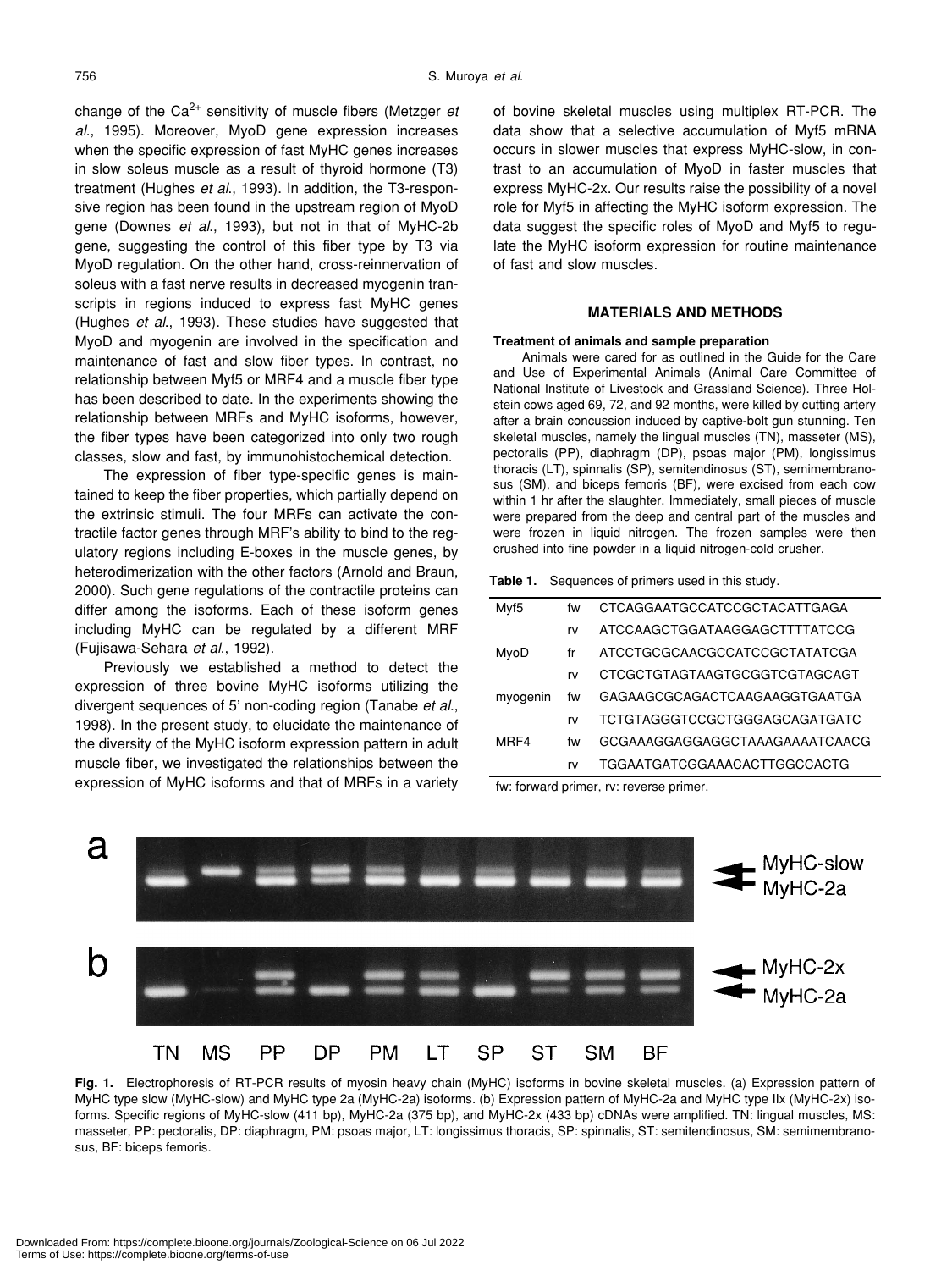#### **mRNA preparation and RT-PCR analysis**

The muscle samples were solved in ISOGEN (NipponGene, Tokyo, Japan), and total RNA was extracted from each muscle. The first-strand cDNA was synthesized from 0.5 µg of total RNA using M-MLV Reverse Transcriptase RNase-H minus (Toyobo, Tokyo, Japan) and 3ADP1 as a primer (Muroya *et al*., 2001a).

The sequences of primers for multiplex PCR of the four MRFs are shown in Table 1. MRF primers were designed basically according to bovine Myf5, MyoD, and myogenin cDNA sequences (accession numbers M95684, AF093675, and AF091714 in the DDBJ/EMBL/GenBank nucleotide sequences databases, respectively), but also according to human MyoD and MRF4 (accession numbers X56677 and X52011, respectively) whose bovine sequence are not completely determined. The PCR procedures using Ampli-Taq Gold (Perkin-Elmer, Foster City, CA) were carried out first for 9 min at 95°C, followed by 35 cycles of 30 sec at 95°C, 30 sec at 55°C, 30 sec at 72°C, and finally 7 min at 72°C in the presence of 5% dimethylsulfoxide. In the analysis, the ribosomal protein L7

|  | Table 2. Ratio of MyHC isoforms expressed in bovine skeletal muscles. |
|--|-----------------------------------------------------------------------|
|--|-----------------------------------------------------------------------|

|              | Percentage of total MyHC isoforms |                  |                             |                             |                             |  |  |
|--------------|-----------------------------------|------------------|-----------------------------|-----------------------------|-----------------------------|--|--|
| MyHC isoform | TN                                | <b>MS</b>        | PP                          | <b>DP</b>                   | <b>PM</b>                   |  |  |
| slow         | $7.4 \pm 1.4^{ab}$                | 100 <sup>d</sup> | $8.5 \pm 2.3^{ab}$          | $42.3 \pm 2.2$ <sup>c</sup> | $8.7 \pm 1.5^{ab}$          |  |  |
| 2a           | 92.6 $\pm$ 1.4 $^{\circ}$         | $0^a$            | $65 \pm 12.6$ <sup>cd</sup> | $57.7 \pm 2.2$ <sup>c</sup> | $39.2 \pm 1.5^b$            |  |  |
| 2x           | $0^a$                             | $0^a$            | $26.5 \pm 10.2^b$           | $0^a$                       | 52.1 $\pm$ 1.5 <sup>d</sup> |  |  |
| MyHC isoform | Percentage of total MyHC isoforms |                  |                             |                             |                             |  |  |
|              | LT                                | <b>SP</b>        | <b>ST</b>                   | <b>SM</b>                   | <b>BF</b>                   |  |  |
| slow         | $1.7 \pm 1.7^a$                   | $12.5 \pm 6.6^b$ | $2.0 \pm 2.0^a$             | $3.5 \pm 1.9^a$             | 11.9 $\pm$ 2.6 <sup>b</sup> |  |  |
| 2a           | 76.4±10.6 <sup>de</sup>           | $87.5 \pm 6.6^e$ | 61.1 $\pm$ 3.3 $^{cd}$      | 61.6 $\pm$ 6.0 $^{cd}$      | $53.5 \pm 1.5^{bc}$         |  |  |
| 2x           | $21.9 \pm 9.0^{b}$                | $0^a$            | $36.9 + 5.2^c$              | $34.9 + 4.1$ <sup>bc</sup>  | $34.6 \pm 3.5^b$            |  |  |

Values are means±SE, n=3. Values with different superscripts in each MyHC isoform differ among muscles at P<0.05. TN: lingual muscles, MS: masseter, PP: pectoralis, DP: diaphragm, PM: psoas major, LT: logissimus thoracis, SP: spinnalis, ST: semitendinosus, SM: semimembranosus, BF: biceps femoris.



**Fig. 2.** Electrophoresis of RT-PCR results of myogenic regulatory factors in bovine skeletal muscles. (a) MyoD (255 bp), (b) Myf5 (245 bp), (c) myogenin (314 bp), (d) MRF4 (285 bp). Ribosomal protein L7 (RPL7; 393 bp) was adopted as an internal control of the RT-PCR. TN: lingual muscles, MS: masseter, PP: pectoralis, DP: diaphragm, PM: psoas major, LT: longissimus thoracis, SP: spinnalis, ST: semitendinosus, SM: semimembranosus, BF: biceps femoris.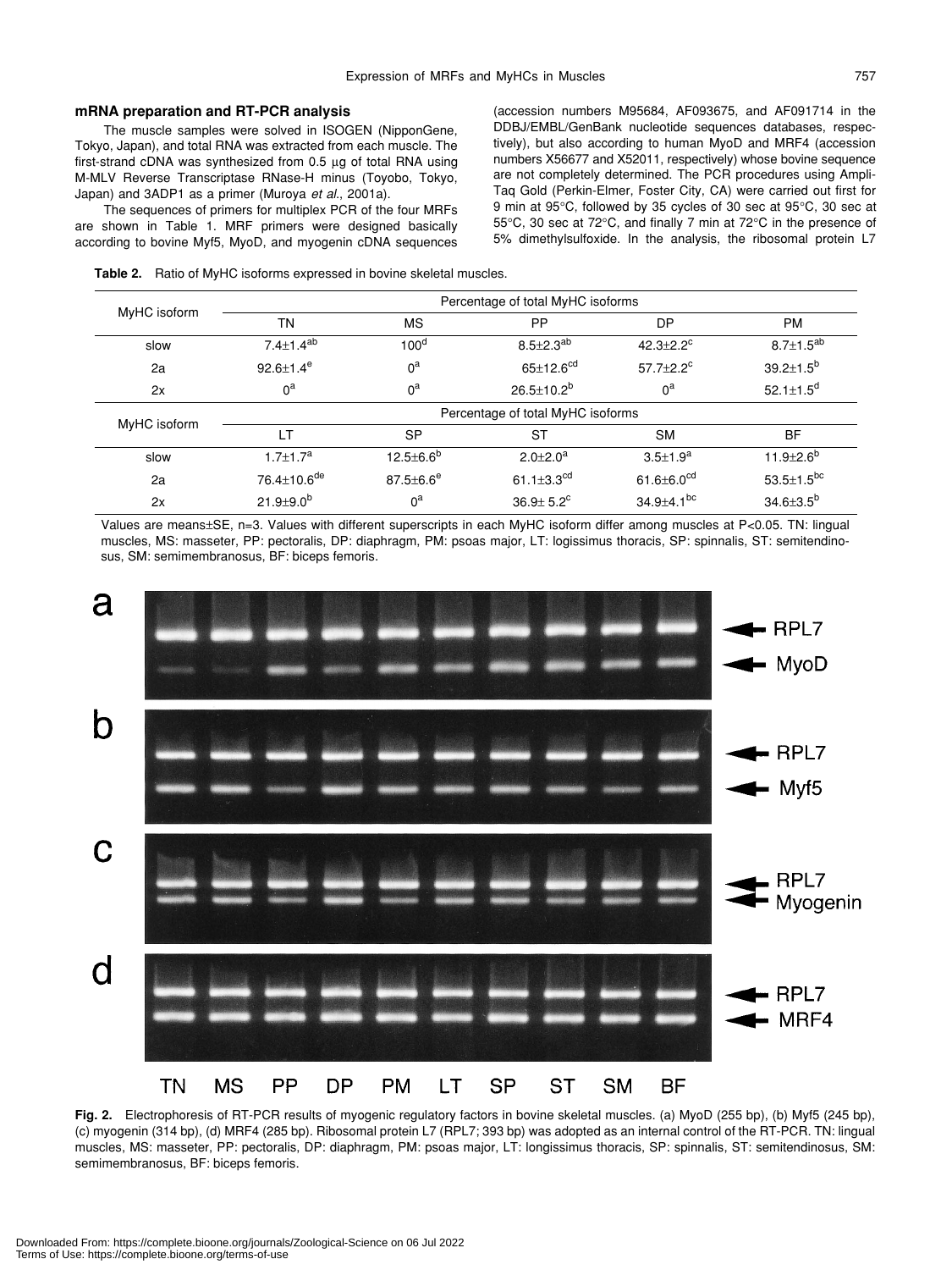a. MvoD

b

**or** 

80

 $7<sup>c</sup>$ 60

% of RPL7 50  $40$ 30  $\overline{2}$  $10$ 







(RPL7) was adopted as a standard (Venuti *et al*., 1995). The nucleotide sequences of forward and reverse PCR primers for RPL7 were designed based on mouse RPL7 sequences that are completely conserved in human sequences (Muroya *et al*., 2001a; Muroya *et al*., 2001b). The primers for RPL7 amplified the cDNA fragments of 393 bp, deduced from the mouse sequence.

The expressions of MyHC isoforms were also analyzed by RT-PCR, using bovine specific primers (Tanabe *et al*., 1998). The primer sequences were designed based on the data of bovine MyHC-slow, -2a, and -2x cDNAs. The PCR procedures with AmpliTaq Gold were carried out first for 9 min at 95°C, followed by 30 cycles of 30 sec at 95°C, 1 min at 55°C, 30 sec at 72°C, and finally 7 min at 72°C.

# **Brief quantification of the expressions of MyHC isoforms and MRFs, and statistical analysis**

The results of multiplex PCR of MyHC isoforms or MRFs were semi-quantitatively analyzed using a brief densitometric method. The PCR products were applied to electrophoresis in 4% agarose gel, and then the gel was stained by 0.5 µg/ml ethidium bromide. The images were taken by scanner and were converted to electronic picture files. The ratio of each MyHC isoform or MRF to control band in electrophoresis gel was calculated by NIH image 1.61 software (NIH Division of Computer Research and Technology, National Institute of Health, Bethesda, MD). MyHC isoform expression was estimated as the relative value of MyHC-slow or -2x to MyHC-2a, and expression of each MRF was relatively estimated to RPL7. The results were statistically analyzed by ANOVA, followed by least significant difference method among the muscles.

#### **RESULTS**

# **MyHC isoforms show various expression patterns in bovine muscles**

First, to see which type of MyHC gene is expressed in the muscles, we analyzed the expression of MyHC-slow, -2a, and -2x by RT-PCR. The fastest type of MyHC-2b mRNA could not be detected in bovine skeletal muscle, because of the lack of MyHC-2b expression (Tanabe *et al*., 1998; Chikuni, unpublished data). The primers for MyHCslow, -2a, and -2x amplified the cDNA fragments of 411 bp, 375 bp, and 433 bp, respectively (Tanabe *et al*., 1998). The RT-PCR results showed that MS did not express the MyHC-2a and -2x (Figs. 1a, b; Table 2), which indicates the exclusive expression of MyHC-slow in the muscle. In DP, the expression of both the MyHC-slow and the fast type of MyHC-2a but not of MyHC-2x was observed (Fig. 1b). TN and SP mostly expressed MyHC-2a and a small amount of MyHC-slow but did not express the faster type MyHC-2x.

**Fig. 3.** Expression pattern of myogenic regulatory factors in bovine skeletal muscles. Values are means±SE, n=3. The ratio of expression of MyoD (a), Myf5 (b), myogenin (c), and MRF4 (d) to ribosomal protein L7 was quantified from the multiplex RT-PCR results in a densitometric method. The values of MRFs expression were calculated from the data of three cows and are indicated as percentages of RPL7 expression in graphs. Columns with different characters differ among muscles at P<0.05. TN: lingual muscles, MS: masseter, PP: pectoralis, DP: diaphragm, PM: psoas major, LT: longissimus thoracis, SP: spinnalis, ST: semitendinosus, SM: semimembranosus, BF: biceps femoris.

Downloaded From: https://complete.bioone.org/journals/Zoological-Science on 06 Jul 2022 Terms of Use: https://complete.bioone.org/terms-of-use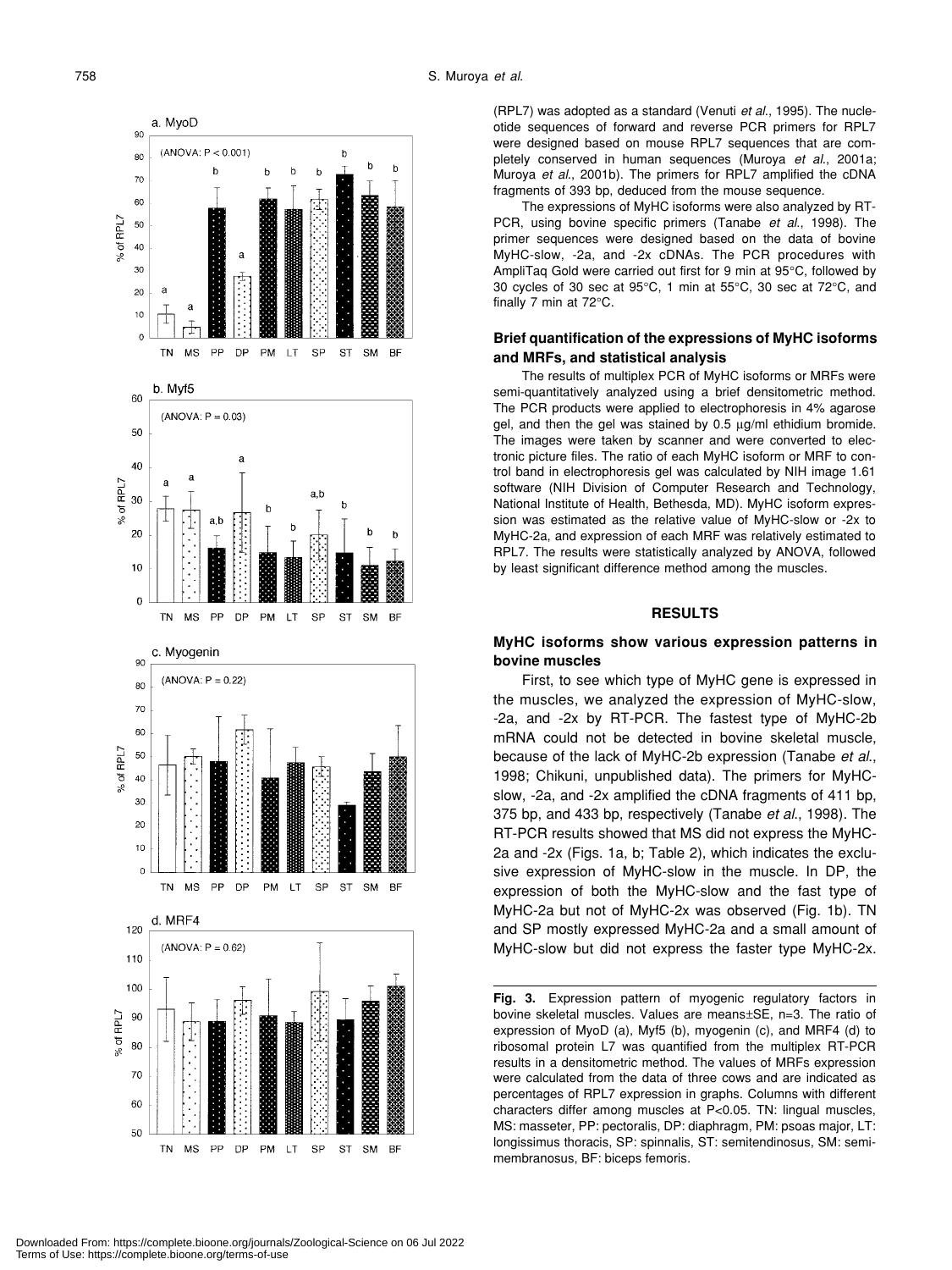These findings indicate the faster character of TN and SP in comparison with MS and DP in cattle. The expression pattern of the other muscles tested showed traces of MyHCslow and an abundance of MyHC-2a and -2x, indicating what may be further faster composition in bovine muscles, especially in PM (Table 2). This expression pattern of MyHC isoforms in the ten muscles was consistent in the three cows tested and was consistent with the previous study (Tanabe *et al*., 1998). Thus, these data indicate that MyHC isoform composition differed among bovine skeletal muscles.

# **MyoD is expressed in MyHC-2x-expressing muscles but less in non-MyHC-2x-expressing muscles**

To investigate the relationships between the expression of MyHC isoforms and that of MRFs, we analyzed the expression of MRFs in the bovine muscles by multiplex RT-PCR (Fig. 2a–d), then performed densitometric semi-quantification. The primers for MyoD, Myf5, myogenin, and MRF4 amplified the predicted cDNA fragments of 255 bp, 245 bp, 314 bp, and 284 bp, respectively, as deduced from the sequences of bovine and the other species. The expression of MyoD considerably differed among the muscles tested (Fig. 3a). According to the quantification results, in TN, MS, and DP, where MyHC-2x was not expressed, MyoD expression was evaluated to be less than 30% of RPL7 expression. In particular, MyoD expressions in TN and MS were slight (less than 11% of RPL7), and were significantly weaker than that in DP (27.5%) (P<0.05). In contrast, MyoD expressions in PP, PM, LT, SP, ST, SM, and BF were evaluated to be more than 55% of those of RPL7. The differences in MyoD expression among TN, MS, or DP and in each of the rest muscles were significant (P<0.05).

# **Myf5 is preferentially expressed in MyHC-slow-expressing muscles**

A significant specific pattern of Myf5 expression among the muscles was also observed. Myf5 expression in TN, MS, and DP was high (27.8, 27.4, and 26.7% of RPL7 expression, respectively; Fig. 3b). In SP, which showed a pattern of MyHC isoform expression similar to that in TN, Myf5 expression was at an intermediate level (20.1% of RPL7), but was not significantly different from the rest of the muscles. Myf5 expressions in all the MyHC-2x-expressing muscles (PM, LT, ST, SM, and BF) were significantly weaker than in TN, MS, and DP (P<0.05). The highest expression of Myf5 in MyHC-2x-expressing muscles, observed in PP, was evaluated to be only 16.2% of RPL7 expression.

# **No significant specificity in myogenin or MRF4 expression is observed among muscles**

Myogenin expression seemed to differ among the bovine muscles (Fig. 2c), but the differences were not significant according to the results of ANOVA (P=0.22). Among the muscles tested, the myogenin expression in the slower muscles TN, MS, DP, and SP was evaluated to be 46.4, 50.0, 61.6, and 45.6% of RPL7, respectively, whereas it was 47.9, 40.7, 47.4, 28.9, 43.6, and 49.9% in the faster muscles PP, PM, LT, ST, SM, and BF, respectively.

MRF4 showed a relatively higher expression than the other MRFs in each of the bovine muscles (evaluated to be more than 88% of RPL7). No difference in MRF4 expression among the muscles was observed (P=0.62, Fig. 3d).

## **DISCUSSION**

In the present study, MyHC isoform composition differed among the ten skeletal muscles, as shown in previous studies of protein level (Young and Davey, 1981; Young, 1982; Manabe *et al*., 1995) and mRNA level determined by multiplex RT-PCR (Tanabe *et al*., 1998). Although three fast-type MyHC isoforms have not been distinguished from each other in terms of protein level, the previous studies also showed good correlation of expression between the mRNA level and the protein level of MyHC slow or fast isoforms. The difference in the expression of MyHC isoforms among muscles varies among mammalian species (Manabe *et al*., 1995; Tanabe *et al*., 1998). The exclusive expression of MyHC-slow observed in bovine MS is a characteristic of ruminant animals (Young and Davey, 1981; Manabe *et al*., 1995), presumably because of their sustained chewing behavior. These observations suggest the flexibility of expression pattern of MyHC isoforms in each muscle in response to a specific physiological condition.

Expression of MyoD also differed among the bovine muscles. MyoD expression was lower in TN, MS, and DP, which lacked MyHC-2x expression and abounded with MyHC-slow and/or MyHC-2a, than it was in PP, PM, LT, SP, ST, SM, and BF. In SP, a high MyoD expression but not any MyHC-2x was observed. As shown in the previous studies investigating MyoD expression in skeletal muscles, MyoD gene products are preferentially accumulated in the fast muscle fibers of adult rats (Hughes *et al*., 1993; Voytik *et al*., 1993; Kraus and Pette, 1997). Moreover, MyoD knockout mice showed a shift of MyHC isoform expression toward a slower phenotype (Hughes *et al*., 1997) and a change of the Ca2+ sensitivity of muscle fibers (Metzger *et al*., 1995), suggesting the contribution of MyoD to fast fiber type specification. On the other hand, it has also been shown that the extent of the shift in the fiber type caused by MyoD gene knockout differed among muscles (Hughes *et al*., 1997); this suggests that the contribution of MyoD varies among muscles. The reason for the difference in MyoD expression among the bovine muscles remains unknown and should be further studied to elucidate the role of MyoD in muscle fiber formation.

In the present study, we have found selective accumulation of Myf5 mRNA among the muscles. Possibly due to its relatively low expression compared to the other MRFs, Myf5 mRNA or protein has rarely been detected in previous studies, but Myf5 is certainly expressed in adult muscles (Voytik *et al*., 1993). MS and DP abounded with MyHC-slow mRNA, and TN and SP mostly expressed MyHC-2a. In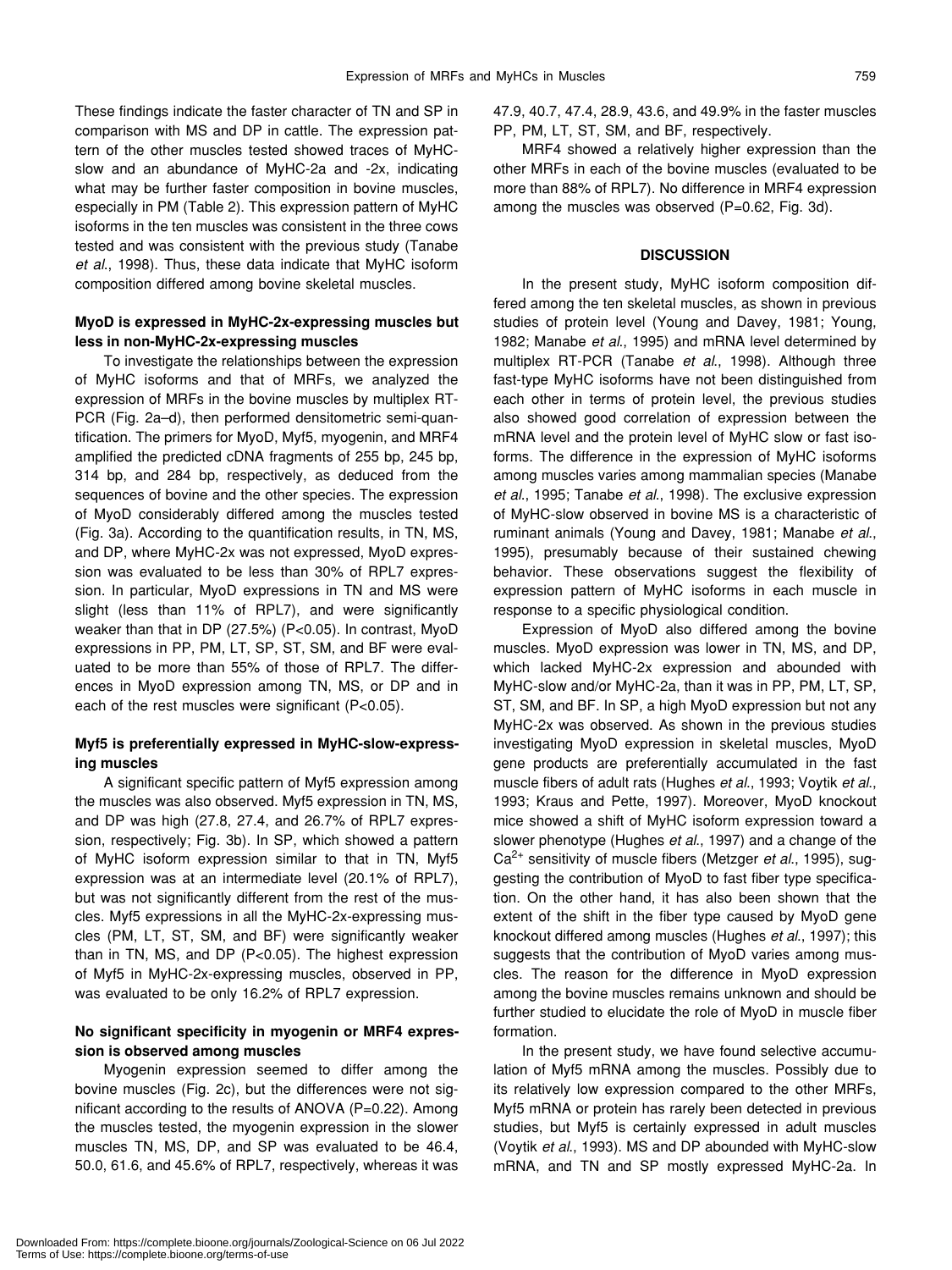these slower muscles lacking MyHC-2x expression, Myf5 expression was higher than that in the other MyHC-2xexpressing muscles. Thus, Myf5 mRNA preferentially accumulated in slow muscles, which suggests its selective expression in slow muscle fibers or satellite cells. Although little is known about the role of Myf5 in specific MyHC isoform expression, Myf5 may contribute to preparing the fiber type specification in satellite cells where Myf5 is expressed preferentially in adult muscles (Beauchamp *et al*., 2000). However, previous studies suggested that Myf5 expressed in satellite cells does not influence selective slow or fast fiber formation, and neither does MyoD (Cornelison and Wold, 1997; Mendler *et al*., 1998; Cooper *et al*., 1999). In these studies, the fiber-independent accumulations of Myf5 and MyoD were observed by cell culture analysis or in the regenerating process caused by drugs. The expression of the MRFs may be altered in such an emergent condition, in comparison with the expression in routine fiber maintenance.

Myogenin is preferentially expressed in steady-state and stimulated slow muscles, which suggests its selective accumulation in slow fibers (Hughes *et al*., 1993; Voytik *et al*., 1993; Kraus and Pette, 1997). Although myogenin mRNA seemed to also accumulate selectively in some muscles in our study, no significant difference in myogenin mRNA accumulation among bovine slow and fast muscles was observed. In previous studies, the selective myogenin mRNA accumulation in slow muscles has not always been observed. Myogenin mRNA was not detected in slow fibers within a fast muscle, and a fast muscle, plantaris, was observed to express a considerable amount of myogenin mRNA (Hughes *et al*., 1993). As demonstrated by severe muscle defects in myogenin knockout mice, which could not be rescued by the other MRFs, myogenin plays crucial roles that are common in all skeletal muscles (Nabeshima *et al*., 1993; Rawls *et al*., 1995; Valdez *et al*., 2000). The absence of a significant difference in myogenin expression among the muscles may reflect myogenin's common roles in both fiber types. Furthermore, myogenin overexpression in transgenic mice altered the expression of the genes involved in oxidative metabolism but did not alter that of MyHC isoforms (Hughes *et al*., 1999). Therefore, although myogenin tends to be expressed selectively in slow fiber specification, it is more likely that myogenin does not regulate MyHC isoform genes.

The Myf5 expression in the bovine muscles showed the reverse pattern of MyoD expression. This finding suggests that MyoD and Myf5 have distinct roles in the activation of MyHC-2x and -slow genes, respectively. This possibility is also raised by the fiber type-specific regulation of the other genes of contractile proteins. MyLC isoform genes are differently trans-activated by the corresponding MRFs (Fujisawa-Sehara *et al*., 1992). In addition, fiber type-specific regulatory elements have been found in MyHC-slow genes (Knotts *et al*., 1996; Wiedenman *et al*., 1996) and in troponin-I or troponin-C isoform genes (Corin *et al*., 1995; Nakayama *et al*., 1996). Furthermore, the cooperative modulation by MRFs with the other transcription factors, such as MEF2 family proteins, is also suggested (Molkentin *et al*., 1995; Wu *et al*., 2000). However, the influence of the threshold of each MRF or of the ratio of one MRF to the others in MyHC isoform gene expression remains unknown.

No significant difference in MRF4 expression among the muscles was observed in this study. Our results support the conclusions of previous studies and show no tendency toward an MRF4 expression pattern in relation to muscle fiber type (Hughes *et al*., 1993; Voytik *et al*., 1993; Kraus and Pette, 1997). High MRF4 expression may be required for the maintenance of muscle fibers independently of the fiber type. The absence of a difference in the MRF4 expression among the muscles suggests that MRF4 does not participate in maintaining fiber type diversity in adult muscles.

#### **ACKNOLEDGMENTS**

This study was supported in part by a Grant-in-aid (Bio Design Program) from the Ministry of Agriculture, Forestry, and Fisheries, Japan.

#### **REFERENCES**

- Arnold HH, Braun T (2000) Genetics of muscle determination and development. Curr Top Dev Biol 48: 129–164
- Buckingham M (1992) Making muscle in mammals. Trends Genet 8: 144–149
- Beauchamp JR, Heslop L, Yu DS, Tajbakhsh S, Kelly RG, Wernig A, Buckingham ME, Partridge TA, Zammit PS (2000) Expression of CD34 and Myf5 defines the majority of quiescent adult skeletal muscle satellite cells. J Cell Biol 151: 1221–1234
- Cornelison DD, Wold BJ (1997) Single-cell analysis of regulatory gene expression in quiescent and activated mouse skeletal muscle satellite cells. Dev Biol 191: 270–283
- Cooper RN, Tajbakhsh S, Mouly V, Cossu G, Buckingham M, Butler-Browne GS (1999) In vivo satellite cell activation via Myf5 and MyoD in regenerating mouse skeletal muscle. J Cell Sci 112: 2895–2901
- Corin SJ, Levitt LK, O'Mahoney JV, Joya JE, Hardeman EC, Wade R (1995) Deletion of a slow-twitch-myofiber-specific transcriptional element by using *in vivo* somatic gene transfer. Proc Natl Acad Sci USA 92: 6185–6189
- Fujisawa-Sehara A, Nabeshima Y, Komiya T, Uetsuki T, Asakura A, Nabeshima Y (1992) Differential trans-activation of musclespecific regulatory elements including the myosin light chain box by chicken MyoD, myogenin, and MRF4. J Biol Chem 267: 10031–10038
- Hughes SM, Taylor JM, Tapscott SJ, Gurley CM, Carter WJ, Peterson CA (1993) Selective accumulation of MyoD and Myogenin mRNAs in fast and slow adult skeletal muscle is controlled by innervation and hormones. Development 118: 1137–1147
- Hughes SM, Koishi K, Rudnicki M, Maggs AM (1997) MyoD protein differentially accumulated in fast and slow skeletal muscle fibers and required for normal fiber type balance in rodents. Mech Dev 61: 151–163
- Hughes SM, Chi MM-Y, Lowry OH, Gundersen K (1999) Myogenin induces a shift of enzyme activity from glycotic to oxidative metabolism in muscles of transgenic mice. J Cell Biol 145: 633–642
- Knotts S, Sanchez A, Rindt H, Robbins J (1996) Developmental